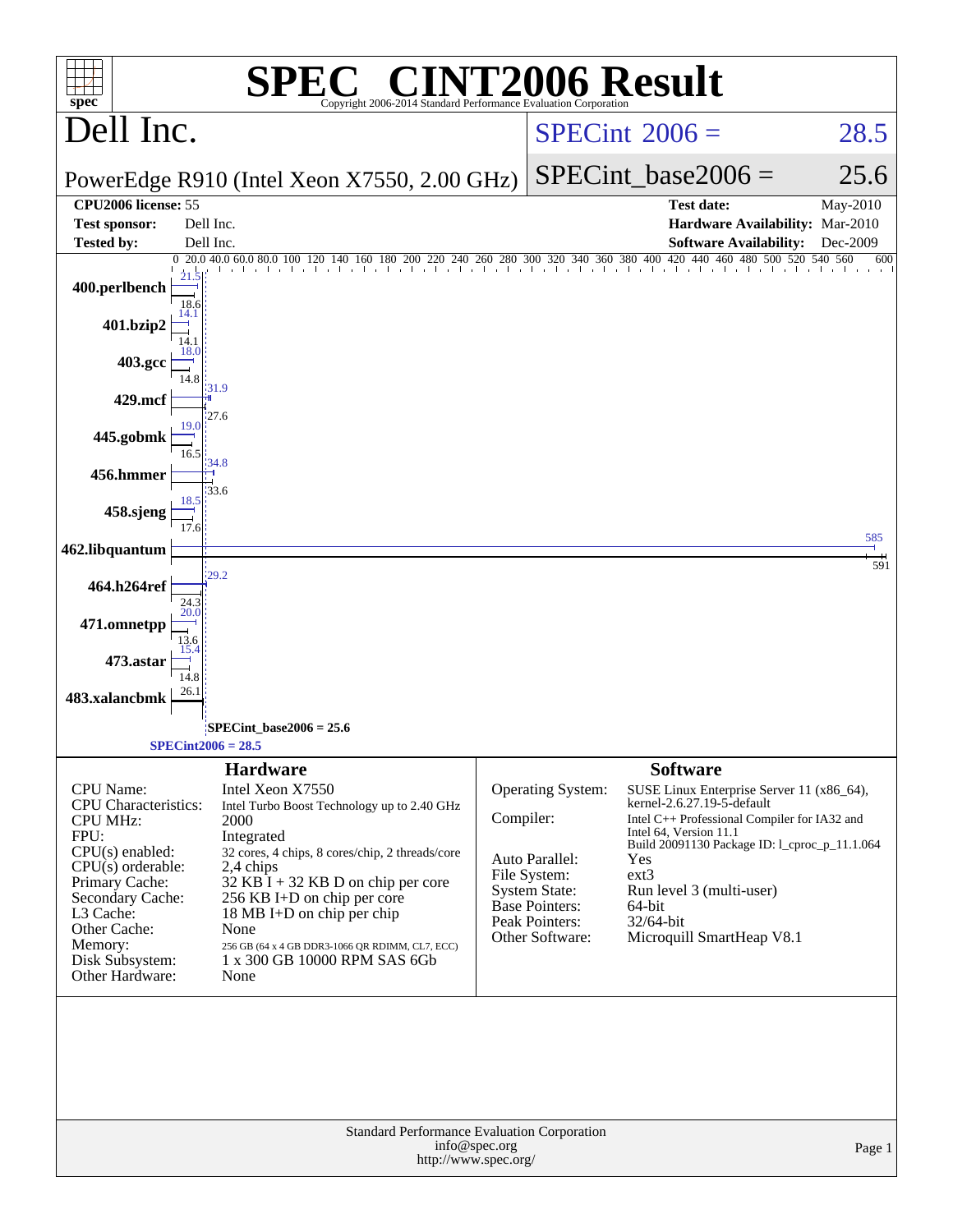

# **[SPEC CINT2006 Result](http://www.spec.org/auto/cpu2006/Docs/result-fields.html#SPECCINT2006Result)**

# Dell Inc.

#### $SPECint2006 = 28.5$  $SPECint2006 = 28.5$

PowerEdge R910 (Intel Xeon X7550, 2.00 GHz)

**[Tested by:](http://www.spec.org/auto/cpu2006/Docs/result-fields.html#Testedby)** Dell Inc. **[Software Availability:](http://www.spec.org/auto/cpu2006/Docs/result-fields.html#SoftwareAvailability)** Dec-2009

**[CPU2006 license:](http://www.spec.org/auto/cpu2006/Docs/result-fields.html#CPU2006license)** 55 **[Test date:](http://www.spec.org/auto/cpu2006/Docs/result-fields.html#Testdate)** May-2010 **[Test sponsor:](http://www.spec.org/auto/cpu2006/Docs/result-fields.html#Testsponsor)** Dell Inc. **[Hardware Availability:](http://www.spec.org/auto/cpu2006/Docs/result-fields.html#HardwareAvailability)** Mar-2010

 $SPECTnt\_base2006 = 25.6$ 

#### **[Results Table](http://www.spec.org/auto/cpu2006/Docs/result-fields.html#ResultsTable)**

|                  |                |              |                | <b>Base</b> |                |       |                |              | <b>Peak</b>    |              |                |              |
|------------------|----------------|--------------|----------------|-------------|----------------|-------|----------------|--------------|----------------|--------------|----------------|--------------|
| <b>Benchmark</b> | <b>Seconds</b> | <b>Ratio</b> | <b>Seconds</b> | Ratio       | <b>Seconds</b> | Ratio | <b>Seconds</b> | <b>Ratio</b> | <b>Seconds</b> | <b>Ratio</b> | <b>Seconds</b> | <b>Ratio</b> |
| 400.perlbench    | 526            | 18.6         | 527            | 18.5        | 526            | 18.6  | 455            | 21.5         | 454            | 21.5         | 455            | 21.5         |
| 401.bzip2        | 688            | 14.0         | 687            | 14.1        | 686            | 14.1  | 686            | 14.1         | 685            | 14.1         | 685            | <b>14.1</b>  |
| $403.\text{gcc}$ | 544            | 14.8         | 544            | 14.8        | 544            | 14.8  | 448            | 18.0         | 447            | 18.0         | 448            | <b>18.0</b>  |
| $429$ .mcf       | 331            | 27.6         | 331            | 27.6        | 330            | 27.6  | 286            | 31.9         | 299            | 30.5         | 280            | 32.5         |
| $445$ .gobmk     | 635            | 16.5         | 637            | 16.5        | 637            | 16.5  | 555            | 18.9         | 552            | 19.0         | 553            | 19.0         |
| $456.$ hmmer     | 277            | 33.7         | 278            | 33.6        | 278            | 33.5  | 268            | 34.8         | 268            | 34.8         | 268            | 34.8         |
| $458$ .sjeng     | 686            | 17.6         | 690            | 17.5        | 685            | 17.7  | 654            | 18.5         | 654            | 18.5         | 653            | 18.5         |
| 462.libquantum   | 34.9           | 594          | 35.1           | 591         | 35.9           | 578   | 35.4           | 585          | 35.4           | 584          | 35.4           | 585          |
| 464.h264ref      | 909            | 24.3         | 904            | 24.5        | 911            | 24.3  | 758            | 29.2         | 758            | 29.2         | 758            | 29.2         |
| 471.omnetpp      | 461            | 13.5         | 460            | 13.6        | 459            | 13.6  | 312            | 20.0         | 311            | 20.1         | 314            | 19.9         |
| $473$ . astar    | 475            | 14.8         | 476            | 14.8        | 475            | 14.8  | 455            | 15.4         | <u>456</u>     | <u>15.4</u>  | 458            | 15.3         |
| 483.xalancbmk    | 264            | 26.1         | 264            | 26.1        | 264            | 26.2  | 264            | 26.1         | 264            | 26.1         | 264            | 26.2         |

Results appear in the [order in which they were run.](http://www.spec.org/auto/cpu2006/Docs/result-fields.html#RunOrder) Bold underlined text [indicates a median measurement.](http://www.spec.org/auto/cpu2006/Docs/result-fields.html#Median)

#### **[Operating System Notes](http://www.spec.org/auto/cpu2006/Docs/result-fields.html#OperatingSystemNotes)**

'ulimit -s unlimited' was used to set the stacksize to unlimited prior to run

#### **[Platform Notes](http://www.spec.org/auto/cpu2006/Docs/result-fields.html#PlatformNotes)**

BIOS Settings: Power Management = Maximum Performance (Default = Active Power Controller)

#### **[General Notes](http://www.spec.org/auto/cpu2006/Docs/result-fields.html#GeneralNotes)**

 Binaries were compiled on SLES 10 with Binutils 2.18.50.0.7.20080502 The Dell PowerEdge R910 and the Bull NovaScale R480 F2 models are electronically equivalent. The results have been measured on a Dell PowerEdge R910 model.

### **[Base Compiler Invocation](http://www.spec.org/auto/cpu2006/Docs/result-fields.html#BaseCompilerInvocation)**

[C benchmarks](http://www.spec.org/auto/cpu2006/Docs/result-fields.html#Cbenchmarks): [icc -m64](http://www.spec.org/cpu2006/results/res2010q3/cpu2006-20100621-11943.flags.html#user_CCbase_intel_icc_64bit_f346026e86af2a669e726fe758c88044)

[C++ benchmarks:](http://www.spec.org/auto/cpu2006/Docs/result-fields.html#CXXbenchmarks) [icpc -m64](http://www.spec.org/cpu2006/results/res2010q3/cpu2006-20100621-11943.flags.html#user_CXXbase_intel_icpc_64bit_fc66a5337ce925472a5c54ad6a0de310)

> Standard Performance Evaluation Corporation [info@spec.org](mailto:info@spec.org) <http://www.spec.org/>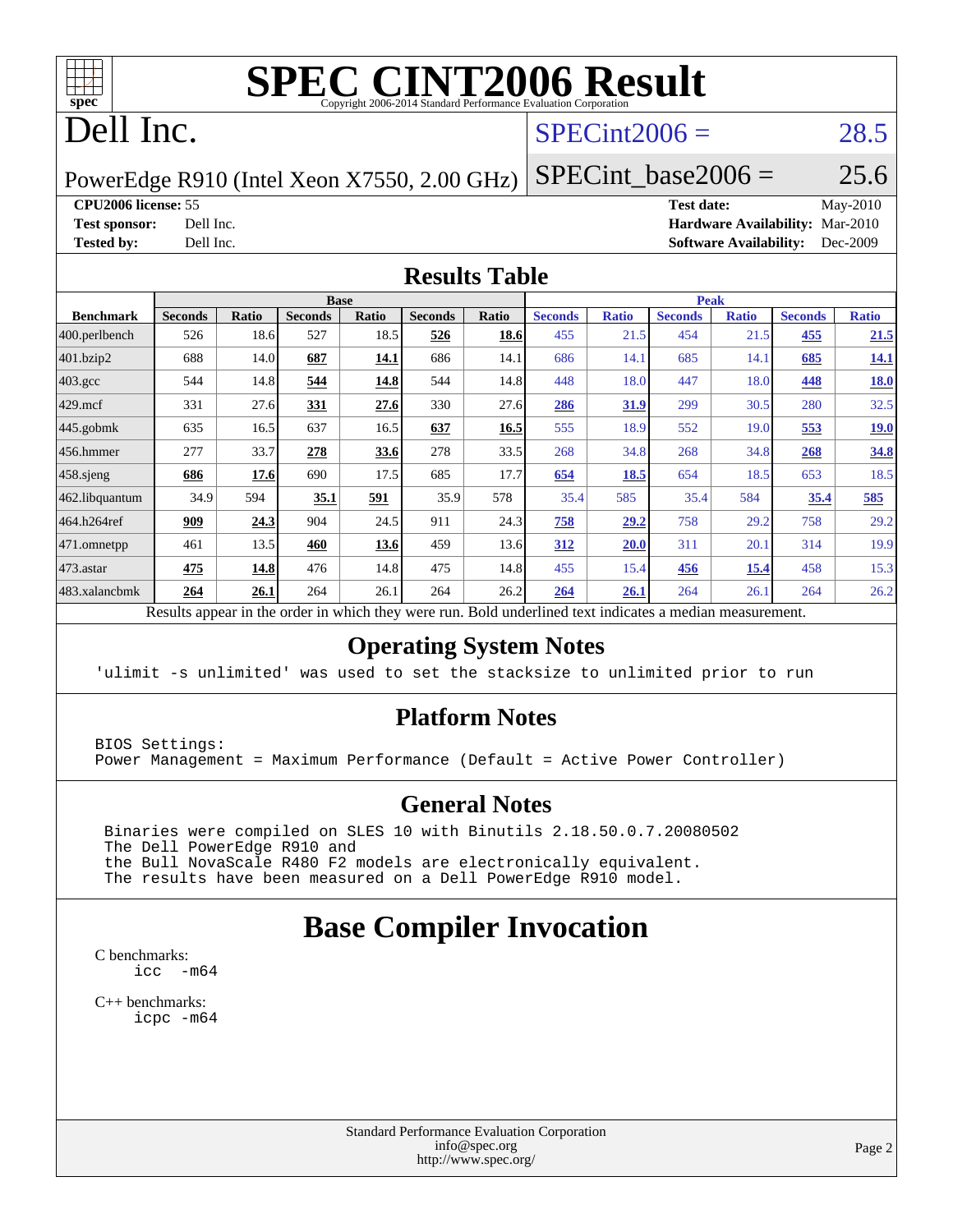

# **[SPEC CINT2006 Result](http://www.spec.org/auto/cpu2006/Docs/result-fields.html#SPECCINT2006Result)**

# Dell Inc.

 $SPECint2006 = 28.5$  $SPECint2006 = 28.5$ 

PowerEdge R910 (Intel Xeon X7550, 2.00 GHz) SPECint base2006 =  $25.6$ 

**[CPU2006 license:](http://www.spec.org/auto/cpu2006/Docs/result-fields.html#CPU2006license)** 55 **[Test date:](http://www.spec.org/auto/cpu2006/Docs/result-fields.html#Testdate)** May-2010 **[Test sponsor:](http://www.spec.org/auto/cpu2006/Docs/result-fields.html#Testsponsor)** Dell Inc. **[Hardware Availability:](http://www.spec.org/auto/cpu2006/Docs/result-fields.html#HardwareAvailability)** Mar-2010 **[Tested by:](http://www.spec.org/auto/cpu2006/Docs/result-fields.html#Testedby)** Dell Inc. **[Software Availability:](http://www.spec.org/auto/cpu2006/Docs/result-fields.html#SoftwareAvailability)** Dec-2009

#### **[Base Portability Flags](http://www.spec.org/auto/cpu2006/Docs/result-fields.html#BasePortabilityFlags)**

 400.perlbench: [-DSPEC\\_CPU\\_LP64](http://www.spec.org/cpu2006/results/res2010q3/cpu2006-20100621-11943.flags.html#b400.perlbench_basePORTABILITY_DSPEC_CPU_LP64) [-DSPEC\\_CPU\\_LINUX\\_X64](http://www.spec.org/cpu2006/results/res2010q3/cpu2006-20100621-11943.flags.html#b400.perlbench_baseCPORTABILITY_DSPEC_CPU_LINUX_X64) 401.bzip2: [-DSPEC\\_CPU\\_LP64](http://www.spec.org/cpu2006/results/res2010q3/cpu2006-20100621-11943.flags.html#suite_basePORTABILITY401_bzip2_DSPEC_CPU_LP64) 403.gcc: [-DSPEC\\_CPU\\_LP64](http://www.spec.org/cpu2006/results/res2010q3/cpu2006-20100621-11943.flags.html#suite_basePORTABILITY403_gcc_DSPEC_CPU_LP64) 429.mcf: [-DSPEC\\_CPU\\_LP64](http://www.spec.org/cpu2006/results/res2010q3/cpu2006-20100621-11943.flags.html#suite_basePORTABILITY429_mcf_DSPEC_CPU_LP64) 445.gobmk: [-DSPEC\\_CPU\\_LP64](http://www.spec.org/cpu2006/results/res2010q3/cpu2006-20100621-11943.flags.html#suite_basePORTABILITY445_gobmk_DSPEC_CPU_LP64) 456.hmmer: [-DSPEC\\_CPU\\_LP64](http://www.spec.org/cpu2006/results/res2010q3/cpu2006-20100621-11943.flags.html#suite_basePORTABILITY456_hmmer_DSPEC_CPU_LP64) 458.sjeng: [-DSPEC\\_CPU\\_LP64](http://www.spec.org/cpu2006/results/res2010q3/cpu2006-20100621-11943.flags.html#suite_basePORTABILITY458_sjeng_DSPEC_CPU_LP64) 462.libquantum: [-DSPEC\\_CPU\\_LP64](http://www.spec.org/cpu2006/results/res2010q3/cpu2006-20100621-11943.flags.html#suite_basePORTABILITY462_libquantum_DSPEC_CPU_LP64) [-DSPEC\\_CPU\\_LINUX](http://www.spec.org/cpu2006/results/res2010q3/cpu2006-20100621-11943.flags.html#b462.libquantum_baseCPORTABILITY_DSPEC_CPU_LINUX) 464.h264ref: [-DSPEC\\_CPU\\_LP64](http://www.spec.org/cpu2006/results/res2010q3/cpu2006-20100621-11943.flags.html#suite_basePORTABILITY464_h264ref_DSPEC_CPU_LP64) 471.omnetpp: [-DSPEC\\_CPU\\_LP64](http://www.spec.org/cpu2006/results/res2010q3/cpu2006-20100621-11943.flags.html#suite_basePORTABILITY471_omnetpp_DSPEC_CPU_LP64) 473.astar: [-DSPEC\\_CPU\\_LP64](http://www.spec.org/cpu2006/results/res2010q3/cpu2006-20100621-11943.flags.html#suite_basePORTABILITY473_astar_DSPEC_CPU_LP64) 483.xalancbmk: [-DSPEC\\_CPU\\_LP64](http://www.spec.org/cpu2006/results/res2010q3/cpu2006-20100621-11943.flags.html#suite_basePORTABILITY483_xalancbmk_DSPEC_CPU_LP64) [-DSPEC\\_CPU\\_LINUX](http://www.spec.org/cpu2006/results/res2010q3/cpu2006-20100621-11943.flags.html#b483.xalancbmk_baseCXXPORTABILITY_DSPEC_CPU_LINUX)

#### **[Base Optimization Flags](http://www.spec.org/auto/cpu2006/Docs/result-fields.html#BaseOptimizationFlags)**

[C benchmarks](http://www.spec.org/auto/cpu2006/Docs/result-fields.html#Cbenchmarks):

[-xSSE4.2](http://www.spec.org/cpu2006/results/res2010q3/cpu2006-20100621-11943.flags.html#user_CCbase_f-xSSE42_f91528193cf0b216347adb8b939d4107) [-ipo](http://www.spec.org/cpu2006/results/res2010q3/cpu2006-20100621-11943.flags.html#user_CCbase_f-ipo) [-O3](http://www.spec.org/cpu2006/results/res2010q3/cpu2006-20100621-11943.flags.html#user_CCbase_f-O3) [-no-prec-div](http://www.spec.org/cpu2006/results/res2010q3/cpu2006-20100621-11943.flags.html#user_CCbase_f-no-prec-div) [-static](http://www.spec.org/cpu2006/results/res2010q3/cpu2006-20100621-11943.flags.html#user_CCbase_f-static) [-parallel](http://www.spec.org/cpu2006/results/res2010q3/cpu2006-20100621-11943.flags.html#user_CCbase_f-parallel) [-opt-prefetch](http://www.spec.org/cpu2006/results/res2010q3/cpu2006-20100621-11943.flags.html#user_CCbase_f-opt-prefetch)

[C++ benchmarks:](http://www.spec.org/auto/cpu2006/Docs/result-fields.html#CXXbenchmarks)

[-xSSE4.2](http://www.spec.org/cpu2006/results/res2010q3/cpu2006-20100621-11943.flags.html#user_CXXbase_f-xSSE42_f91528193cf0b216347adb8b939d4107) [-ipo](http://www.spec.org/cpu2006/results/res2010q3/cpu2006-20100621-11943.flags.html#user_CXXbase_f-ipo) [-O3](http://www.spec.org/cpu2006/results/res2010q3/cpu2006-20100621-11943.flags.html#user_CXXbase_f-O3) [-no-prec-div](http://www.spec.org/cpu2006/results/res2010q3/cpu2006-20100621-11943.flags.html#user_CXXbase_f-no-prec-div) [-opt-prefetch](http://www.spec.org/cpu2006/results/res2010q3/cpu2006-20100621-11943.flags.html#user_CXXbase_f-opt-prefetch) [-Wl,-z,muldefs](http://www.spec.org/cpu2006/results/res2010q3/cpu2006-20100621-11943.flags.html#user_CXXbase_link_force_multiple1_74079c344b956b9658436fd1b6dd3a8a) [-L/home/cmplr/usr3/alrahate/cpu2006.1.1.ic11.1/libic11.1-64bit -lsmartheap64](http://www.spec.org/cpu2006/results/res2010q3/cpu2006-20100621-11943.flags.html#user_CXXbase_SmartHeap64_e2306cda84805d1ab360117a79ff779c)

#### **[Base Other Flags](http://www.spec.org/auto/cpu2006/Docs/result-fields.html#BaseOtherFlags)**

[C benchmarks](http://www.spec.org/auto/cpu2006/Docs/result-fields.html#Cbenchmarks):

403.gcc: [-Dalloca=\\_alloca](http://www.spec.org/cpu2006/results/res2010q3/cpu2006-20100621-11943.flags.html#b403.gcc_baseEXTRA_CFLAGS_Dalloca_be3056838c12de2578596ca5467af7f3)

## **[Peak Compiler Invocation](http://www.spec.org/auto/cpu2006/Docs/result-fields.html#PeakCompilerInvocation)**

[C benchmarks \(except as noted below\)](http://www.spec.org/auto/cpu2006/Docs/result-fields.html#Cbenchmarksexceptasnotedbelow):

[icc -m64](http://www.spec.org/cpu2006/results/res2010q3/cpu2006-20100621-11943.flags.html#user_CCpeak_intel_icc_64bit_f346026e86af2a669e726fe758c88044)

400.perlbench: [icc -m32](http://www.spec.org/cpu2006/results/res2010q3/cpu2006-20100621-11943.flags.html#user_peakCCLD400_perlbench_intel_icc_32bit_a6a621f8d50482236b970c6ac5f55f93)

429.mcf: [icc -m32](http://www.spec.org/cpu2006/results/res2010q3/cpu2006-20100621-11943.flags.html#user_peakCCLD429_mcf_intel_icc_32bit_a6a621f8d50482236b970c6ac5f55f93)

445.gobmk: [icc -m32](http://www.spec.org/cpu2006/results/res2010q3/cpu2006-20100621-11943.flags.html#user_peakCCLD445_gobmk_intel_icc_32bit_a6a621f8d50482236b970c6ac5f55f93)

464.h264ref: [icc -m32](http://www.spec.org/cpu2006/results/res2010q3/cpu2006-20100621-11943.flags.html#user_peakCCLD464_h264ref_intel_icc_32bit_a6a621f8d50482236b970c6ac5f55f93)

[C++ benchmarks \(except as noted below\):](http://www.spec.org/auto/cpu2006/Docs/result-fields.html#CXXbenchmarksexceptasnotedbelow) [icpc -m64](http://www.spec.org/cpu2006/results/res2010q3/cpu2006-20100621-11943.flags.html#user_CXXpeak_intel_icpc_64bit_fc66a5337ce925472a5c54ad6a0de310)

Continued on next page

Standard Performance Evaluation Corporation [info@spec.org](mailto:info@spec.org) <http://www.spec.org/>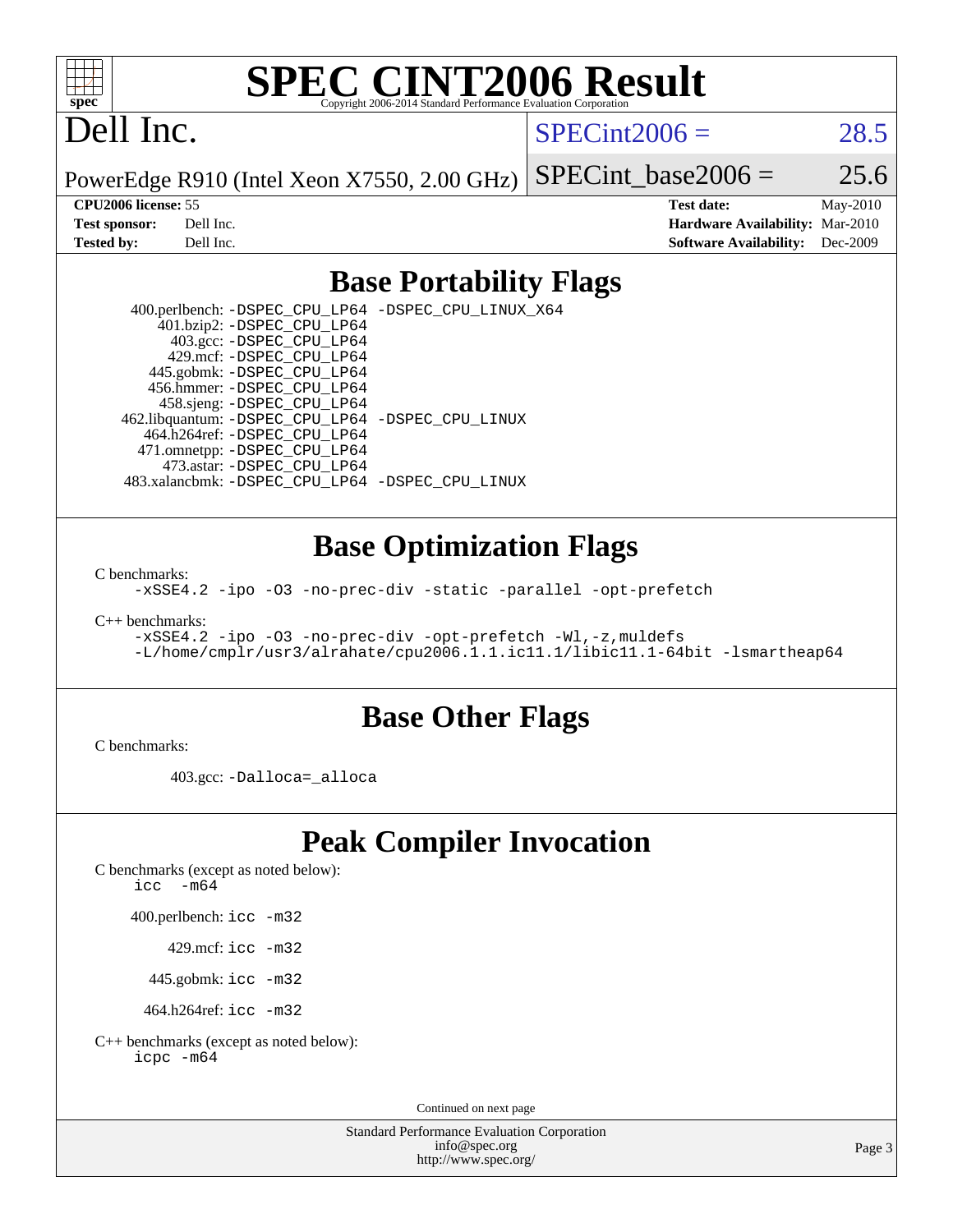# **[SPEC CINT2006 Result](http://www.spec.org/auto/cpu2006/Docs/result-fields.html#SPECCINT2006Result)**

Dell Inc.

 $SPECint2006 = 28.5$  $SPECint2006 = 28.5$ 

PowerEdge R910 (Intel Xeon X7550, 2.00 GHz) SPECint base2006 =  $25.6$ 

**[CPU2006 license:](http://www.spec.org/auto/cpu2006/Docs/result-fields.html#CPU2006license)** 55 **[Test date:](http://www.spec.org/auto/cpu2006/Docs/result-fields.html#Testdate)** May-2010 **[Test sponsor:](http://www.spec.org/auto/cpu2006/Docs/result-fields.html#Testsponsor)** Dell Inc. **[Hardware Availability:](http://www.spec.org/auto/cpu2006/Docs/result-fields.html#HardwareAvailability)** Mar-2010 **[Tested by:](http://www.spec.org/auto/cpu2006/Docs/result-fields.html#Testedby)** Dell Inc. **[Software Availability:](http://www.spec.org/auto/cpu2006/Docs/result-fields.html#SoftwareAvailability)** Dec-2009

## **[Peak Compiler Invocation \(Continued\)](http://www.spec.org/auto/cpu2006/Docs/result-fields.html#PeakCompilerInvocation)**

471.omnetpp: [icpc -m32](http://www.spec.org/cpu2006/results/res2010q3/cpu2006-20100621-11943.flags.html#user_peakCXXLD471_omnetpp_intel_icpc_32bit_4e5a5ef1a53fd332b3c49e69c3330699)

### **[Peak Portability Flags](http://www.spec.org/auto/cpu2006/Docs/result-fields.html#PeakPortabilityFlags)**

 400.perlbench: [-DSPEC\\_CPU\\_LINUX\\_IA32](http://www.spec.org/cpu2006/results/res2010q3/cpu2006-20100621-11943.flags.html#b400.perlbench_peakCPORTABILITY_DSPEC_CPU_LINUX_IA32) 401.bzip2: [-DSPEC\\_CPU\\_LP64](http://www.spec.org/cpu2006/results/res2010q3/cpu2006-20100621-11943.flags.html#suite_peakPORTABILITY401_bzip2_DSPEC_CPU_LP64)

 403.gcc: [-DSPEC\\_CPU\\_LP64](http://www.spec.org/cpu2006/results/res2010q3/cpu2006-20100621-11943.flags.html#suite_peakPORTABILITY403_gcc_DSPEC_CPU_LP64) 456.hmmer: [-DSPEC\\_CPU\\_LP64](http://www.spec.org/cpu2006/results/res2010q3/cpu2006-20100621-11943.flags.html#suite_peakPORTABILITY456_hmmer_DSPEC_CPU_LP64) 458.sjeng: [-DSPEC\\_CPU\\_LP64](http://www.spec.org/cpu2006/results/res2010q3/cpu2006-20100621-11943.flags.html#suite_peakPORTABILITY458_sjeng_DSPEC_CPU_LP64) 462.libquantum: [-DSPEC\\_CPU\\_LP64](http://www.spec.org/cpu2006/results/res2010q3/cpu2006-20100621-11943.flags.html#suite_peakPORTABILITY462_libquantum_DSPEC_CPU_LP64) [-DSPEC\\_CPU\\_LINUX](http://www.spec.org/cpu2006/results/res2010q3/cpu2006-20100621-11943.flags.html#b462.libquantum_peakCPORTABILITY_DSPEC_CPU_LINUX) 473.astar: [-DSPEC\\_CPU\\_LP64](http://www.spec.org/cpu2006/results/res2010q3/cpu2006-20100621-11943.flags.html#suite_peakPORTABILITY473_astar_DSPEC_CPU_LP64) 483.xalancbmk: [-DSPEC\\_CPU\\_LP64](http://www.spec.org/cpu2006/results/res2010q3/cpu2006-20100621-11943.flags.html#suite_peakPORTABILITY483_xalancbmk_DSPEC_CPU_LP64) [-DSPEC\\_CPU\\_LINUX](http://www.spec.org/cpu2006/results/res2010q3/cpu2006-20100621-11943.flags.html#b483.xalancbmk_peakCXXPORTABILITY_DSPEC_CPU_LINUX)

## **[Peak Optimization Flags](http://www.spec.org/auto/cpu2006/Docs/result-fields.html#PeakOptimizationFlags)**

[C benchmarks](http://www.spec.org/auto/cpu2006/Docs/result-fields.html#Cbenchmarks):

 400.perlbench: [-xSSE4.2](http://www.spec.org/cpu2006/results/res2010q3/cpu2006-20100621-11943.flags.html#user_peakPASS2_CFLAGSPASS2_LDCFLAGS400_perlbench_f-xSSE42_f91528193cf0b216347adb8b939d4107)(pass 2) [-prof-gen](http://www.spec.org/cpu2006/results/res2010q3/cpu2006-20100621-11943.flags.html#user_peakPASS1_CFLAGSPASS1_LDCFLAGS400_perlbench_prof_gen_e43856698f6ca7b7e442dfd80e94a8fc)(pass 1) [-ipo](http://www.spec.org/cpu2006/results/res2010q3/cpu2006-20100621-11943.flags.html#user_peakPASS2_CFLAGSPASS2_LDCFLAGS400_perlbench_f-ipo)(pass 2) [-O3](http://www.spec.org/cpu2006/results/res2010q3/cpu2006-20100621-11943.flags.html#user_peakPASS2_CFLAGSPASS2_LDCFLAGS400_perlbench_f-O3)(pass 2) [-no-prec-div](http://www.spec.org/cpu2006/results/res2010q3/cpu2006-20100621-11943.flags.html#user_peakPASS2_CFLAGSPASS2_LDCFLAGS400_perlbench_f-no-prec-div)(pass 2) [-static](http://www.spec.org/cpu2006/results/res2010q3/cpu2006-20100621-11943.flags.html#user_peakPASS2_CFLAGSPASS2_LDCFLAGS400_perlbench_f-static)(pass 2) [-prof-use](http://www.spec.org/cpu2006/results/res2010q3/cpu2006-20100621-11943.flags.html#user_peakPASS2_CFLAGSPASS2_LDCFLAGS400_perlbench_prof_use_bccf7792157ff70d64e32fe3e1250b55)(pass 2) [-ansi-alias](http://www.spec.org/cpu2006/results/res2010q3/cpu2006-20100621-11943.flags.html#user_peakCOPTIMIZE400_perlbench_f-ansi-alias) [-opt-prefetch](http://www.spec.org/cpu2006/results/res2010q3/cpu2006-20100621-11943.flags.html#user_peakCOPTIMIZE400_perlbench_f-opt-prefetch) 401.bzip2: [-xSSE4.2](http://www.spec.org/cpu2006/results/res2010q3/cpu2006-20100621-11943.flags.html#user_peakPASS2_CFLAGSPASS2_LDCFLAGS401_bzip2_f-xSSE42_f91528193cf0b216347adb8b939d4107)(pass 2) [-prof-gen](http://www.spec.org/cpu2006/results/res2010q3/cpu2006-20100621-11943.flags.html#user_peakPASS1_CFLAGSPASS1_LDCFLAGS401_bzip2_prof_gen_e43856698f6ca7b7e442dfd80e94a8fc)(pass 1) [-ipo](http://www.spec.org/cpu2006/results/res2010q3/cpu2006-20100621-11943.flags.html#user_peakPASS2_CFLAGSPASS2_LDCFLAGS401_bzip2_f-ipo)(pass 2) [-O3](http://www.spec.org/cpu2006/results/res2010q3/cpu2006-20100621-11943.flags.html#user_peakPASS2_CFLAGSPASS2_LDCFLAGS401_bzip2_f-O3)(pass 2) [-no-prec-div](http://www.spec.org/cpu2006/results/res2010q3/cpu2006-20100621-11943.flags.html#user_peakCOPTIMIZEPASS2_CFLAGSPASS2_LDCFLAGS401_bzip2_f-no-prec-div) [-static](http://www.spec.org/cpu2006/results/res2010q3/cpu2006-20100621-11943.flags.html#user_peakPASS2_CFLAGSPASS2_LDCFLAGS401_bzip2_f-static)(pass 2) [-prof-use](http://www.spec.org/cpu2006/results/res2010q3/cpu2006-20100621-11943.flags.html#user_peakPASS2_CFLAGSPASS2_LDCFLAGS401_bzip2_prof_use_bccf7792157ff70d64e32fe3e1250b55)(pass 2) [-auto-ilp32](http://www.spec.org/cpu2006/results/res2010q3/cpu2006-20100621-11943.flags.html#user_peakCOPTIMIZE401_bzip2_f-auto-ilp32) [-opt-prefetch](http://www.spec.org/cpu2006/results/res2010q3/cpu2006-20100621-11943.flags.html#user_peakCOPTIMIZE401_bzip2_f-opt-prefetch) [-ansi-alias](http://www.spec.org/cpu2006/results/res2010q3/cpu2006-20100621-11943.flags.html#user_peakCOPTIMIZE401_bzip2_f-ansi-alias) 403.gcc: [-xSSE4.2](http://www.spec.org/cpu2006/results/res2010q3/cpu2006-20100621-11943.flags.html#user_peakCOPTIMIZE403_gcc_f-xSSE42_f91528193cf0b216347adb8b939d4107) [-ipo](http://www.spec.org/cpu2006/results/res2010q3/cpu2006-20100621-11943.flags.html#user_peakCOPTIMIZE403_gcc_f-ipo) [-O3](http://www.spec.org/cpu2006/results/res2010q3/cpu2006-20100621-11943.flags.html#user_peakCOPTIMIZE403_gcc_f-O3) [-no-prec-div](http://www.spec.org/cpu2006/results/res2010q3/cpu2006-20100621-11943.flags.html#user_peakCOPTIMIZE403_gcc_f-no-prec-div) [-static](http://www.spec.org/cpu2006/results/res2010q3/cpu2006-20100621-11943.flags.html#user_peakCOPTIMIZE403_gcc_f-static) [-inline-calloc](http://www.spec.org/cpu2006/results/res2010q3/cpu2006-20100621-11943.flags.html#user_peakCOPTIMIZE403_gcc_f-inline-calloc) [-opt-malloc-options=3](http://www.spec.org/cpu2006/results/res2010q3/cpu2006-20100621-11943.flags.html#user_peakCOPTIMIZE403_gcc_f-opt-malloc-options_13ab9b803cf986b4ee62f0a5998c2238) [-auto-ilp32](http://www.spec.org/cpu2006/results/res2010q3/cpu2006-20100621-11943.flags.html#user_peakCOPTIMIZE403_gcc_f-auto-ilp32) 429.mcf: [-xSSE4.2](http://www.spec.org/cpu2006/results/res2010q3/cpu2006-20100621-11943.flags.html#user_peakCOPTIMIZE429_mcf_f-xSSE42_f91528193cf0b216347adb8b939d4107) [-ipo](http://www.spec.org/cpu2006/results/res2010q3/cpu2006-20100621-11943.flags.html#user_peakCOPTIMIZE429_mcf_f-ipo) [-O3](http://www.spec.org/cpu2006/results/res2010q3/cpu2006-20100621-11943.flags.html#user_peakCOPTIMIZE429_mcf_f-O3) [-no-prec-div](http://www.spec.org/cpu2006/results/res2010q3/cpu2006-20100621-11943.flags.html#user_peakCOPTIMIZE429_mcf_f-no-prec-div) [-static](http://www.spec.org/cpu2006/results/res2010q3/cpu2006-20100621-11943.flags.html#user_peakCOPTIMIZE429_mcf_f-static) [-opt-prefetch](http://www.spec.org/cpu2006/results/res2010q3/cpu2006-20100621-11943.flags.html#user_peakCOPTIMIZE429_mcf_f-opt-prefetch) 445.gobmk: [-xSSE4.2](http://www.spec.org/cpu2006/results/res2010q3/cpu2006-20100621-11943.flags.html#user_peakPASS2_CFLAGSPASS2_LDCFLAGS445_gobmk_f-xSSE42_f91528193cf0b216347adb8b939d4107)(pass 2) [-prof-gen](http://www.spec.org/cpu2006/results/res2010q3/cpu2006-20100621-11943.flags.html#user_peakPASS1_CFLAGSPASS1_LDCFLAGS445_gobmk_prof_gen_e43856698f6ca7b7e442dfd80e94a8fc)(pass 1) [-prof-use](http://www.spec.org/cpu2006/results/res2010q3/cpu2006-20100621-11943.flags.html#user_peakPASS2_CFLAGSPASS2_LDCFLAGS445_gobmk_prof_use_bccf7792157ff70d64e32fe3e1250b55)(pass 2) [-O2](http://www.spec.org/cpu2006/results/res2010q3/cpu2006-20100621-11943.flags.html#user_peakCOPTIMIZE445_gobmk_f-O2) [-ipo](http://www.spec.org/cpu2006/results/res2010q3/cpu2006-20100621-11943.flags.html#user_peakCOPTIMIZE445_gobmk_f-ipo) [-no-prec-div](http://www.spec.org/cpu2006/results/res2010q3/cpu2006-20100621-11943.flags.html#user_peakCOPTIMIZE445_gobmk_f-no-prec-div) [-ansi-alias](http://www.spec.org/cpu2006/results/res2010q3/cpu2006-20100621-11943.flags.html#user_peakCOPTIMIZE445_gobmk_f-ansi-alias) 456.hmmer: [-xSSE4.2](http://www.spec.org/cpu2006/results/res2010q3/cpu2006-20100621-11943.flags.html#user_peakCOPTIMIZE456_hmmer_f-xSSE42_f91528193cf0b216347adb8b939d4107) [-ipo](http://www.spec.org/cpu2006/results/res2010q3/cpu2006-20100621-11943.flags.html#user_peakCOPTIMIZE456_hmmer_f-ipo) [-O3](http://www.spec.org/cpu2006/results/res2010q3/cpu2006-20100621-11943.flags.html#user_peakCOPTIMIZE456_hmmer_f-O3) [-no-prec-div](http://www.spec.org/cpu2006/results/res2010q3/cpu2006-20100621-11943.flags.html#user_peakCOPTIMIZE456_hmmer_f-no-prec-div) [-static](http://www.spec.org/cpu2006/results/res2010q3/cpu2006-20100621-11943.flags.html#user_peakCOPTIMIZE456_hmmer_f-static) [-unroll2](http://www.spec.org/cpu2006/results/res2010q3/cpu2006-20100621-11943.flags.html#user_peakCOPTIMIZE456_hmmer_f-unroll_784dae83bebfb236979b41d2422d7ec2) [-ansi-alias](http://www.spec.org/cpu2006/results/res2010q3/cpu2006-20100621-11943.flags.html#user_peakCOPTIMIZE456_hmmer_f-ansi-alias) [-auto-ilp32](http://www.spec.org/cpu2006/results/res2010q3/cpu2006-20100621-11943.flags.html#user_peakCOPTIMIZE456_hmmer_f-auto-ilp32) 458.sjeng: [-xSSE4.2](http://www.spec.org/cpu2006/results/res2010q3/cpu2006-20100621-11943.flags.html#user_peakPASS2_CFLAGSPASS2_LDCFLAGS458_sjeng_f-xSSE42_f91528193cf0b216347adb8b939d4107)(pass 2) [-prof-gen](http://www.spec.org/cpu2006/results/res2010q3/cpu2006-20100621-11943.flags.html#user_peakPASS1_CFLAGSPASS1_LDCFLAGS458_sjeng_prof_gen_e43856698f6ca7b7e442dfd80e94a8fc)(pass 1) [-ipo](http://www.spec.org/cpu2006/results/res2010q3/cpu2006-20100621-11943.flags.html#user_peakPASS2_CFLAGSPASS2_LDCFLAGS458_sjeng_f-ipo)(pass 2) [-O3](http://www.spec.org/cpu2006/results/res2010q3/cpu2006-20100621-11943.flags.html#user_peakPASS2_CFLAGSPASS2_LDCFLAGS458_sjeng_f-O3)(pass 2) [-no-prec-div](http://www.spec.org/cpu2006/results/res2010q3/cpu2006-20100621-11943.flags.html#user_peakPASS2_CFLAGSPASS2_LDCFLAGS458_sjeng_f-no-prec-div)(pass 2) [-static](http://www.spec.org/cpu2006/results/res2010q3/cpu2006-20100621-11943.flags.html#user_peakPASS2_CFLAGSPASS2_LDCFLAGS458_sjeng_f-static)(pass 2) [-prof-use](http://www.spec.org/cpu2006/results/res2010q3/cpu2006-20100621-11943.flags.html#user_peakPASS2_CFLAGSPASS2_LDCFLAGS458_sjeng_prof_use_bccf7792157ff70d64e32fe3e1250b55)(pass 2) [-unroll4](http://www.spec.org/cpu2006/results/res2010q3/cpu2006-20100621-11943.flags.html#user_peakCOPTIMIZE458_sjeng_f-unroll_4e5e4ed65b7fd20bdcd365bec371b81f) 462.libquantum: [-xSSE4.2](http://www.spec.org/cpu2006/results/res2010q3/cpu2006-20100621-11943.flags.html#user_peakCOPTIMIZE462_libquantum_f-xSSE42_f91528193cf0b216347adb8b939d4107) [-ipo](http://www.spec.org/cpu2006/results/res2010q3/cpu2006-20100621-11943.flags.html#user_peakCOPTIMIZE462_libquantum_f-ipo) [-O3](http://www.spec.org/cpu2006/results/res2010q3/cpu2006-20100621-11943.flags.html#user_peakCOPTIMIZE462_libquantum_f-O3) [-no-prec-div](http://www.spec.org/cpu2006/results/res2010q3/cpu2006-20100621-11943.flags.html#user_peakCOPTIMIZE462_libquantum_f-no-prec-div) [-static](http://www.spec.org/cpu2006/results/res2010q3/cpu2006-20100621-11943.flags.html#user_peakCOPTIMIZE462_libquantum_f-static) [-parallel](http://www.spec.org/cpu2006/results/res2010q3/cpu2006-20100621-11943.flags.html#user_peakCOPTIMIZE462_libquantum_f-parallel) [-opt-prefetch](http://www.spec.org/cpu2006/results/res2010q3/cpu2006-20100621-11943.flags.html#user_peakCOPTIMIZE462_libquantum_f-opt-prefetch) [-par-schedule-static=32768](http://www.spec.org/cpu2006/results/res2010q3/cpu2006-20100621-11943.flags.html#user_peakCOPTIMIZE462_libquantum_f-par-schedule_9386bcd99ba64e99ee01d1aafefddd14) [-ansi-alias](http://www.spec.org/cpu2006/results/res2010q3/cpu2006-20100621-11943.flags.html#user_peakCOPTIMIZE462_libquantum_f-ansi-alias) 464.h264ref: [-xSSE4.2](http://www.spec.org/cpu2006/results/res2010q3/cpu2006-20100621-11943.flags.html#user_peakPASS2_CFLAGSPASS2_LDCFLAGS464_h264ref_f-xSSE42_f91528193cf0b216347adb8b939d4107)(pass 2) [-prof-gen](http://www.spec.org/cpu2006/results/res2010q3/cpu2006-20100621-11943.flags.html#user_peakPASS1_CFLAGSPASS1_LDCFLAGS464_h264ref_prof_gen_e43856698f6ca7b7e442dfd80e94a8fc)(pass 1) [-ipo](http://www.spec.org/cpu2006/results/res2010q3/cpu2006-20100621-11943.flags.html#user_peakPASS2_CFLAGSPASS2_LDCFLAGS464_h264ref_f-ipo)(pass 2) [-O3](http://www.spec.org/cpu2006/results/res2010q3/cpu2006-20100621-11943.flags.html#user_peakPASS2_CFLAGSPASS2_LDCFLAGS464_h264ref_f-O3)(pass 2) [-no-prec-div](http://www.spec.org/cpu2006/results/res2010q3/cpu2006-20100621-11943.flags.html#user_peakPASS2_CFLAGSPASS2_LDCFLAGS464_h264ref_f-no-prec-div)(pass 2) [-static](http://www.spec.org/cpu2006/results/res2010q3/cpu2006-20100621-11943.flags.html#user_peakPASS2_CFLAGSPASS2_LDCFLAGS464_h264ref_f-static)(pass 2) [-prof-use](http://www.spec.org/cpu2006/results/res2010q3/cpu2006-20100621-11943.flags.html#user_peakPASS2_CFLAGSPASS2_LDCFLAGS464_h264ref_prof_use_bccf7792157ff70d64e32fe3e1250b55)(pass 2) [-unroll2](http://www.spec.org/cpu2006/results/res2010q3/cpu2006-20100621-11943.flags.html#user_peakCOPTIMIZE464_h264ref_f-unroll_784dae83bebfb236979b41d2422d7ec2) [-ansi-alias](http://www.spec.org/cpu2006/results/res2010q3/cpu2006-20100621-11943.flags.html#user_peakCOPTIMIZE464_h264ref_f-ansi-alias)

Continued on next page

Standard Performance Evaluation Corporation [info@spec.org](mailto:info@spec.org) <http://www.spec.org/>